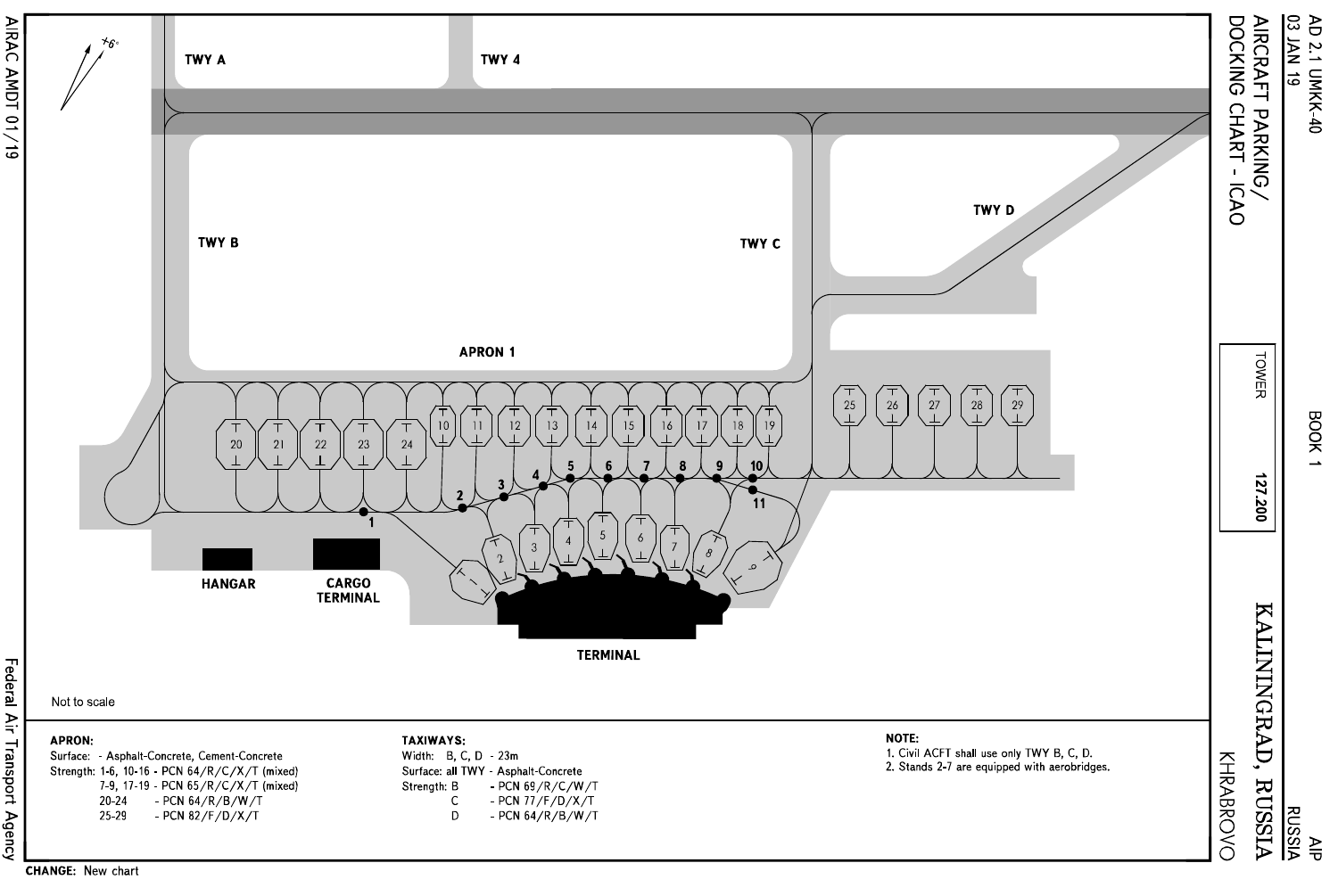## **KALININGRAD, RUSSIA** KHRABROVO

|               |        | KALININGRAD, RUSSIA |           |
|---------------|--------|---------------------|-----------|
| <b>RUSSIA</b> |        |                     | 08 OCT 20 |
| AIP           | BOOK 1 | AD 2.1              | UMKK-40.1 |

| COORDINATES OF STANDS (PZ-90.11 coordinate system) |                 |                  |                            |                            |                 |                  |                     |  |  |
|----------------------------------------------------|-----------------|------------------|----------------------------|----------------------------|-----------------|------------------|---------------------|--|--|
| Stands<br><b>NR</b>                                | <b>LATITUDE</b> | <b>LONGITUDE</b> | <b>Direction</b><br>(True) | <b>Stands</b><br><b>NR</b> | <b>LATITUDE</b> | <b>LONGITUDE</b> | Direction<br>(True) |  |  |
| 1                                                  | 2               | 3                | $\overline{4}$             | 1                          | $\overline{2}$  | 3                | 4                   |  |  |
| 1                                                  | 545258.32N      | 0203500.56E      |                            | 16                         | 545305.71N      | 0203508.38E      |                     |  |  |
| 2                                                  | 545258.95N      | 0203501.62E      |                            | 17                         | 545306.27N      | 0203510.55E      |                     |  |  |
| 3                                                  | 545259.66N      | 0203502.93E      |                            | 18                         | 545306.83N      | 0203512.72E      |                     |  |  |
| 4                                                  | 545300.39N      | 0203504.84E      |                            | 19                         | 545307.34N      | 0203514.72E      |                     |  |  |
| 5                                                  | 545301.13N      | 0203506.76E      |                            | 20                         | 545257.82N      | 0203441.41E      |                     |  |  |
| 6                                                  | 545301.72N      | 0203509.51E      |                            | 21                         | 545258.57N      | 0203444.30E      |                     |  |  |
| $\overline{7}$                                     | 545302.00N      | 0203511.78E      |                            | 22                         | 545259.21N      | 0203446.85E      |                     |  |  |
| 8                                                  | 545302.04N      | 0203513.51E      |                            | 23                         | 545259.93N      | 0203449.61E      |                     |  |  |
| 9                                                  | 545302.38N      | 0203515.21E      |                            | 24                         | 545300.61N      | 0203452.26E      |                     |  |  |
| 10                                                 | 545301.99N      | 0203454.02E      |                            | 25                         | 545309.64N      | 0203520.51E      |                     |  |  |
| 11                                                 | 545302.51N      | 0203456.06E      |                            | 26                         | 545310.20N      | 0203522.64E      |                     |  |  |
| 12                                                 | 545303.21N      | 0203458.72E      |                            | 27                         | 545310.75N      | 0203524.77E      |                     |  |  |
| 13                                                 | 545303.76N      | 0203500.89E      |                            | 28                         | 545311.30N      | 0203526.90E      |                     |  |  |

545311.85N 0203529.03E

545304.45N 0203503.55E

545305.02N 0203505.71E